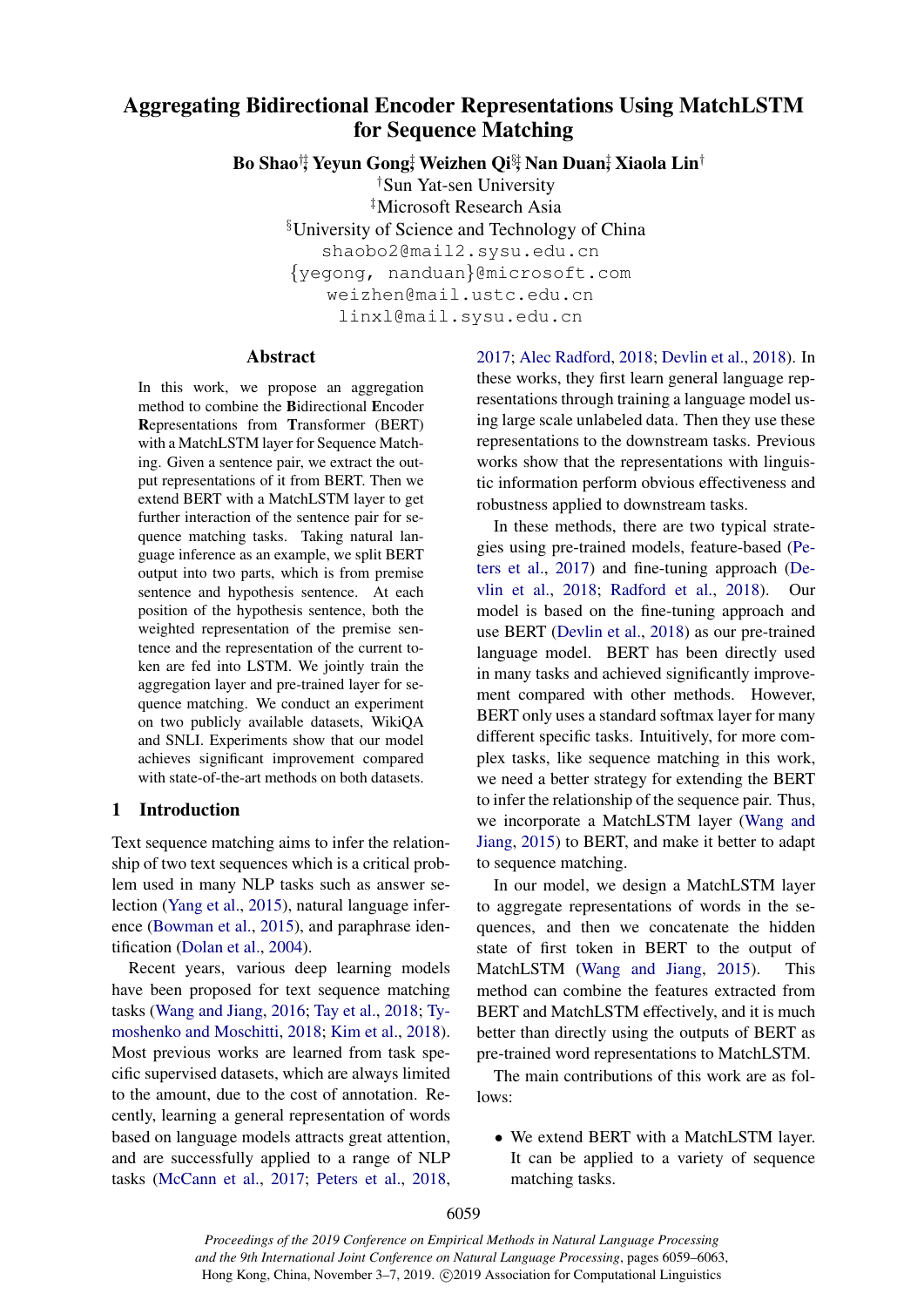- We compare various aggregation layers to extend BERT, with the MatchLSTM layer achieving the best performance. It gets more powerful representations than the original output from BERT for sequence matching.
- Experiments on WikiQA and SNLI datasets show that our model achieves better performance than state-of-the-art methods.

# 2 Related Work

Sequence Matching task has attracted lots of attention in the past decades. There are many related works on Question Answering(QA) [\(Yin](#page-4-14) [et al.,](#page-4-14) [2015;](#page-4-14) [Tay et al.,](#page-4-4) [2018;](#page-4-4) [Wang et al.,](#page-4-15) [2017;](#page-4-15) [Tymoshenko and Moschitti,](#page-4-5) [2018;](#page-4-5) [Min et al.,](#page-4-16) [2017\)](#page-4-16), Natural Language Inference(NLI) [\(Peters](#page-4-8) [et al.,](#page-4-8) [2018;](#page-4-8) [Kim et al.,](#page-4-6) [2018;](#page-4-6) [Radford et al.,](#page-4-12) [2018\)](#page-4-12) and so on. [\(Yin et al.,](#page-4-14) [2015\)](#page-4-14) use attention mechanism with convolutional layer to model sentence pairs. In [\(Tymoshenko and Moschitti,](#page-4-5) [2018\)](#page-4-5), they combine the similarity features of members within the same pair and traditional sentence pair similarity and achieve state-of-the-art results on several answer selection datasets including WikiQA [\(Yang et al.,](#page-4-0) [2015\)](#page-4-0). [\(Peters et al.,](#page-4-8) [2018\)](#page-4-8) and [\(Radford et al.,](#page-4-12) [2018\)](#page-4-12) incorporate pretrained language models to text sequence matching task and achieve performance improvement on SNLI [\(Bowman et al.,](#page-4-1) [2015\)](#page-4-1).

Recently, pre-trained language models have been successfully used in NLP tasks. ELMo [\(Pe](#page-4-9)[ters et al.,](#page-4-9) [2017\)](#page-4-9) is trained as a bidirectional language model. OpenAI GPT [\(Alec Radford,](#page-4-10) [2018\)](#page-4-10) uses a basic left-to-right transformer to learn a language model. BERT, used in this paper, is based on the architecture of a bidirectional Transformer and per-trained on Masked Language Model task and Next Sentence Prediction. Using the pre-trained parameters, BERT [\(Devlin et al.,](#page-4-11) [2018\)](#page-4-11) achieves state-of-the-art performance on the GLUE benchmark [\(Wang et al.,](#page-4-17) [2018\)](#page-4-17) and SQuAD 1.1 [\(Rajpurkar et al.,](#page-4-18) [2016\)](#page-4-18) by fine-tuning in corresponding supervised data.

In this work, we design a sequence matching model based on BERT.

# 3 Our Model

In this section, we will introduce our sequence matching model. Our model is combined BERT encoder with the MatchLSTM layer.

# 3.1 BERT Encoder

Given two natural language sentences A, B, the tokens of both sentences are packed into a token sequence  $S$  as "[CLS]  $A$  [SEP]  $B$  [SEP]", where [CLS], [SEP] are special tokens. The representation of each token is the sum of three types of em-bedding: 1). WordPiece embedding[\(Wu et al.,](#page-4-19) [2016\)](#page-4-19) is used in BERT to represent the input sequence, which has 30000 token vocabulary. The tokens in S are split into several word pieces with "##". 2). Position embedding is used to cover position information in transformer. 3). Segment embedding is used to indicate whether the current token is from A or B.

Then the representation of  $S$  is fed into the BERT encoder which is a multi-layer bidirectional Transformer[\(Vaswani et al.,](#page-4-20) [2017\)](#page-4-20). The implement of its architecture can refer to [\(Vaswani et al.,](#page-4-20) [2017;](#page-4-20) [Devlin et al.,](#page-4-11) [2018\)](#page-4-11). BERT encodes the input token sequence  $S$  into a context aware representation  $h = \{h_0, h_1, ..., h_{|S|-1}\}\.$  Then h is used to a match layer for downstream supervised tasks.

For downstream tasks of text sequence matching, BERT extract the final hidden state of the first token,  $h_0$ , corresponding to the special token [CLS]. The label probabilities are computed with  $h_0$  by a standard softmax layer. Finally, all of the parameters of the model are fine-tuned to maximize the log-probability of the correct label in specific tasks.

### 3.2 MatchLSTM Layer

Although BERT has proved its effectiveness for text sequence matching tasks, there still exist two limitations. First, the two sentences can only interact through a general attention mechanism in the transformer, which is not enough for complex matching tasks. Secondly, BERT only uses the first token hidden state in sequence matching tasks such as QA, MNLI in [\(Devlin et al.,](#page-4-11) [2018\)](#page-4-11), ignoring the final hidden state  $h_i, i > 0$  in other positions. To overcome the two limitations, we add a bidirectional MatchLSTM network [\(Wang and](#page-4-13) [Jiang,](#page-4-13) [2015\)](#page-4-13), which computes the word-by-word matching results at each position for input sentence pairs.

To get the representation of each input sentence, we first split the final hidden state  $h$  into  $h^A$  and  $h<sup>B</sup>$  as the representations of the sentence pair, A and B, according to its position information. Then we apply a bidirectional MatchLSTM net-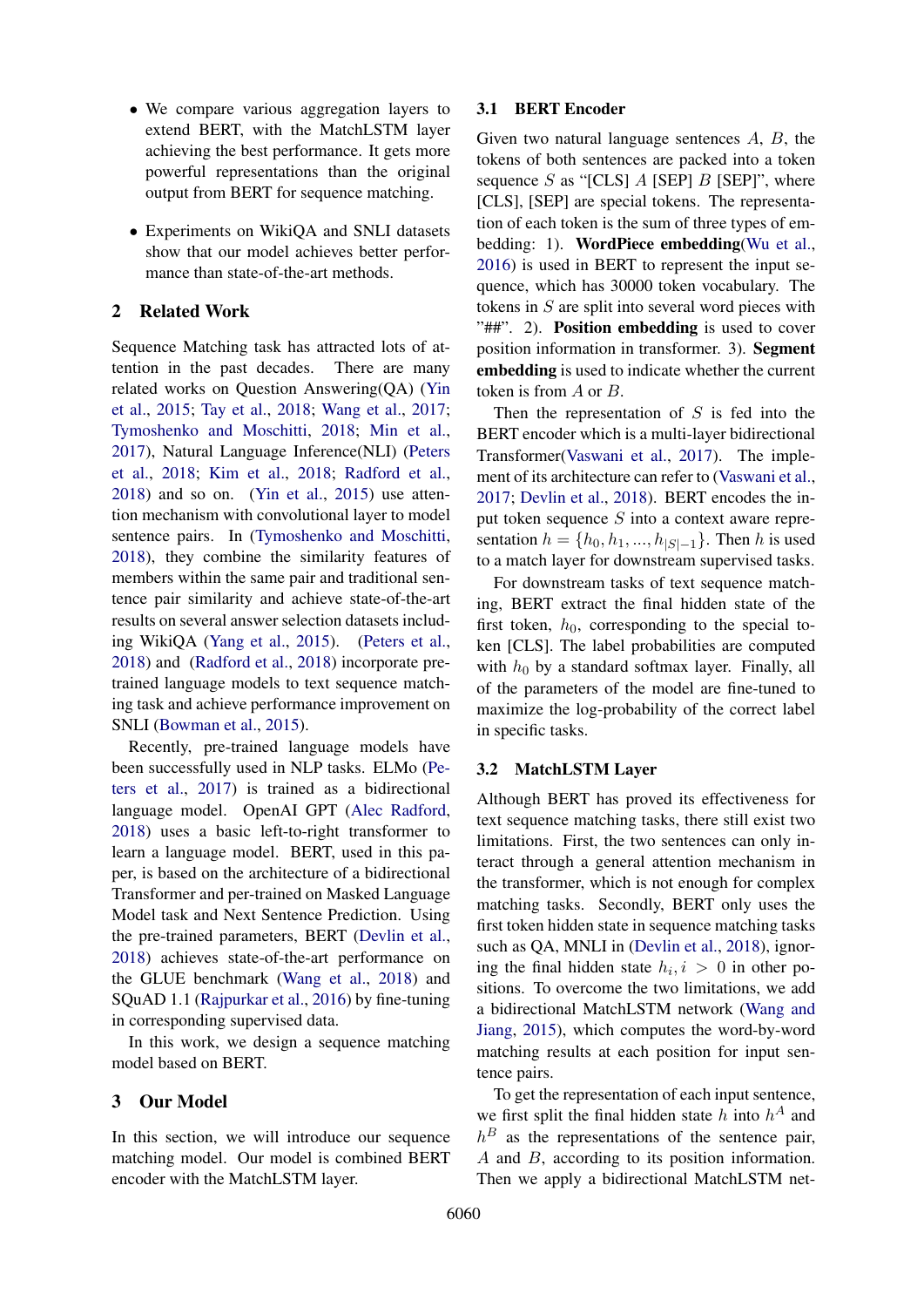work with the input of  $h^A$  and  $h^B$ . At each position i of the tokens in sentence  $B$ , the MatchLSTM layer first uses a standard word-by-word attention mechanism to obtain attention weight  $a^i =$  ${a_0^i, a_1^i, ..., a_{|A|-1}^i}$  over sentence A and compute a weighted sum of sentence  $A$  as  $c_i$ , which can be formulated as,

<span id="page-2-0"></span>
$$
e_j^i = u^T \tanh(W^A h_j^A + W^B h_i^B + W^s s_{i-1} + b_e)
$$

$$
a_j^i = \frac{e_j^i}{\sum_{k=1}^{|p|} e_k^i}; c_i = \sum_{j=0}^{|A|} a_j^i h_j
$$
(1)

where  $u, W^A, W^B, W^s$  and  $b_e$  are trainable parameters,  $s_i$  is the hidden state at the *i*th position of  $B$ . The *i*,*j* in Equation [1](#page-2-0) represents *i*th word in  $h^A$ and *j*th word in  $h^B$ , and  $e^i_j$  is the attention score between the two words. We concatenate  $c_i$  with the current token of sentence B as:

$$
r_i = [h_i^B : c_i]
$$
  
\n
$$
s_i = LSTM(r_i, s_{i-1})
$$
\n(2)

Then, we concatenate the last hidden state of MatchLSTM layer  $s_{|B|}$  with the first hidden state  $h_0$  of BERT encoder and feed it into the output softmax layer,

<span id="page-2-1"></span>
$$
f = [s_{|B|} : h_0]
$$
  

$$
P = softmax(W^f f + b_f)
$$
 (3)

where  $W^f$  and  $b_f$  are trainable parameters, P is the label probability distribution.

# 3.3 Loss Function

Finally we compute the loss function to maximize the log-probability of corresponding label  $y \in \{0, 1, \ldots, m-1\}$ , m is the number of target label types. It can be formulated as,

$$
\mathcal{L} = -log(P_i)[i = y] \tag{4}
$$

#### 3.4 Other Aggregation Layers

In this section, we introduce two other general methods to utilize all the final hidden states of BERT encoder.

#### <span id="page-2-2"></span>3.4.1 Average Layer

To incorporate all the hidden states of BERT, a basic idea is to sum all final hidden states  $h$  directly as the feature vector  $f_{avg}$ . It will be used to calculate the probability of final label by Eq[.3.](#page-2-1)

#### <span id="page-2-3"></span>3.4.2 Convolutional Layer

We also evaluate the performance using the convolutional layer with max pooling. We set several fixed window sizes to extract feature vectors. For each windows size  $l$ , we use a kernel matrix  $W^l \in R^{l \times d}$  and a non-linear function to operate on the hidden vector h from BERT encoder. The output of one operation is a local feature which can be computed as follows:

$$
z_i = g(W^l \cdot v[i:i+l] + b^l) \tag{5}
$$

where  $W^l$  and  $b^l$  are trainable parameters, g is a non-linear function. We conduct this operation on different hidden vectors  $v_{1:l}, v_{2:l+1}, ..., v_{n-l+1:n}$  and get a set of local features  $z = \{z_1, z_2, ..., z_{n-l+1}\}\$ . We then extract a maximum feature from the local features z generated by one kernel through the max pooling layer and get feature vector  $f_{cnn}$ . We concatenate  $f_{cnn}$  with the first hidden state  $h_0$  as above to get the final feature vector and calculate the probability distribution of labels.

#### 4 Experiment

We conduct experiments on the WikiQA and SNLI corpuses. We use Mean Average Precision (MAP) and Mean Reciprocal Rank (MRR) as the evaluation metrics on WikiQA. On SNLI, we use accuracy(ACC) as our evaluation metric.

#### 4.1 Datasets

WikiQA dataset [\(Yang et al.,](#page-4-0) [2015\)](#page-4-0) is a sentencelevel QA dataset, containing 2.0k/0.3k/0.6k train/dev/test examples. Each sample contains a query in Bing's log and a snippet of a Wikipedia retrieved by Bing. Each query contains 18.6 candidate sentences on average. The task is to select an answer from candidate sentences for each query.

The Stanford Natural Language Inference (SNLI) dataset [\(Bowman et al.,](#page-4-1) [2015\)](#page-4-1) is a largescale entailment classification task, containing 570K human annotated sentence pairs. Each sample consists of a sentence pair and a label from relationship class (entailment, neutral, contradiction, and -). We remove samples in "-" class same as previous works, since they do not have a consensus label among the annotators. For training, development and test sets, we use the same split with [\(Bowman et al.,](#page-4-1) [2015\)](#page-4-1) to report our results.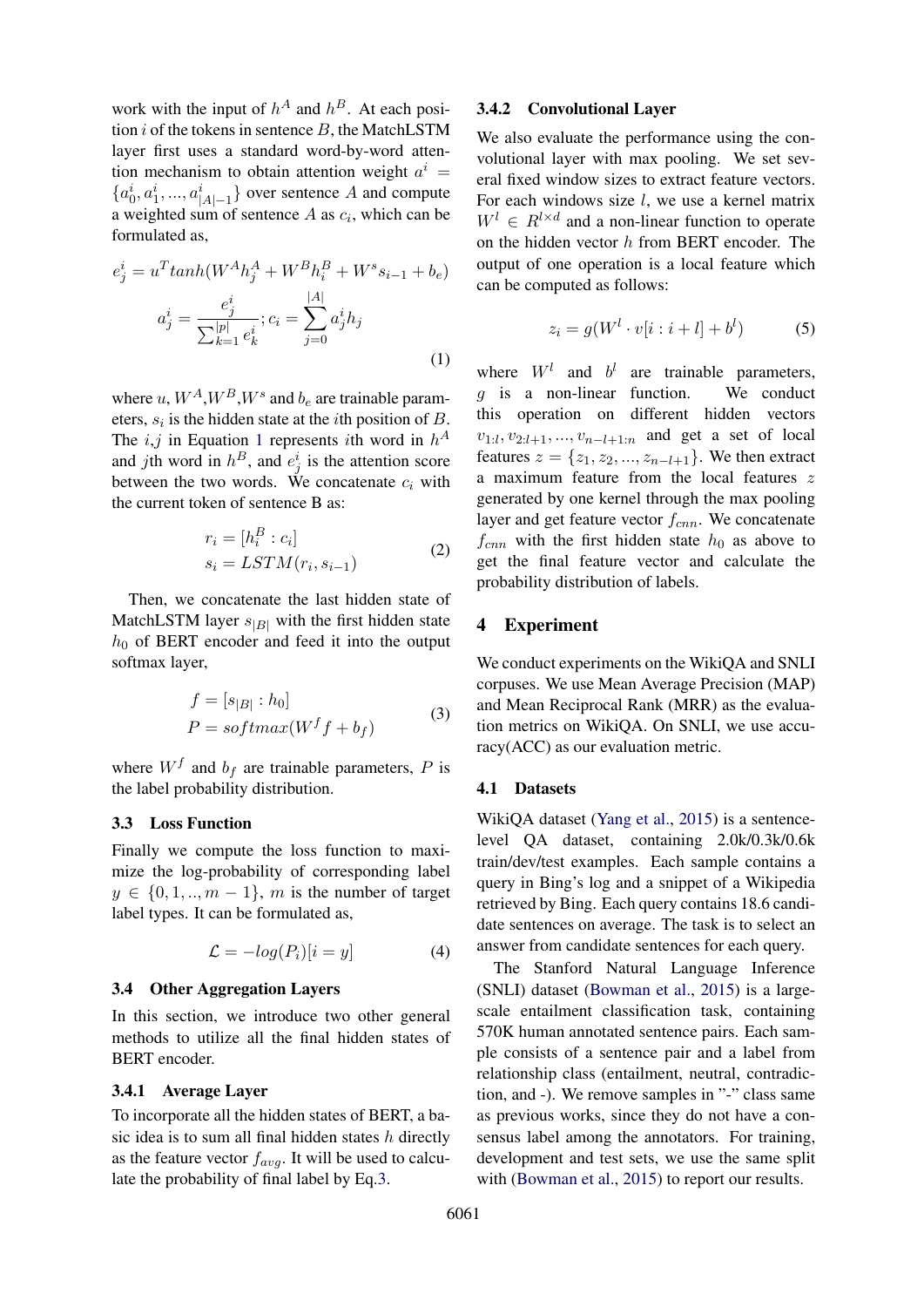# 4.2 Settings

We use the pre-trained model of  $BERT_{BASE}$  (Our goal is to prove the effectiveness of our aggregation method, so we do not use the BERT<sub>LARGE</sub> which is time and resource consuming), the number of Transformer blocks is 12, and dimension of all hidden state is 768 in our model. The batch size of the model is 32 and the initial learning rate is 2e-5. We set the dropout rate to 0.5.

Except for using state-of-the-art methods as our baseline, we also list variants of aggregated layers with BERT in the experiments. "BERT+AVG" is the model described in [3.4.1.](#page-2-2) "BERT+CNN" is the model proposed in [3.4.2.](#page-2-3) "BERT" represents the BERT with pre-trained parameters as initialization. "BERT $_{no\ init}$ " denotes BERT using random parameters as initialization. The "-FHS" means the model does not use the hidden state of first token in BERT encoder.

#### 4.3 Experiments on WikiQA

| <b>Methods</b>                       |               | <b>MAP MRR</b>     |
|--------------------------------------|---------------|--------------------|
| ABCNN (Yin et al., 2015)             | 69.21         | 171.08             |
| MULT (Wang and Jiang, 2016)          |               | 74.33 75.45        |
| HyperQA (Tay et al., 2018)           |               | 72.70 71.20        |
| BiMPM (Wang et al., 2017)            |               | 71.80 73.10        |
| PTK (Tymoshenko and Moschitti, 2018) | 73.34         | 174.68             |
| $SQuAD*$ (Min et al., 2017)          |               | 83.20184.58        |
| $\overline{\text{BERT}}_{no\ init}$  |               | 58.91 60.09        |
| BERT (Devlin et al., 2018)           | $80.15$ 82.31 |                    |
| BERT+AVG                             |               | 81.95 83.26        |
| BERT+CNN                             |               | $81.23 \mid 83.16$ |
| <b>BERT+MatchLSTM</b>                |               | 83.53 85.13        |
| -FHS                                 | 70.46         | 72.44              |

Table 1: Performance for answer sentence selection on WikiQA dataset. Results of PTK are ensemble results and SQuAD\* is trained with extra supervised corpus, SQuAD.

We first study the effectiveness of our method for answering on the WikiQA dataset. Our model achieves new state-of-the-art performance compared with previous methods. First, comparing "BERT+MatchLSTM" with "BERT", we find that "BERT+MatchLSTM" achieves significant improvement, which illustrates the effectiveness of our method using a MatchLSTM layer to extend "BERT". Moreover, from the results of "BERT+MatchLSTM", "BERT+AVG" and "BERT+CNN", we find that the MatchLSTM layer utilizes the output representations from the BERT encoder more efficiently than "AVG" and "CNN". We also see that " $BERT_{no init}$ " does not perform well on this task, which shows that the ar-

chitecture of BERT is not superior to existing architectures, thus using other architectures to boost the pre-trained BERT is meaningful and important. From the result of "-FHS" we find that the performance drops a lot, which illustrates the method we used to concatenate the hidden state of first token in BERT to the output of MatchLSTM is very important.

4.4 Experiments on SNLI

<span id="page-3-0"></span>

| <b>SNLI</b>                     | train | test |
|---------------------------------|-------|------|
| SLRC (Zhang et al., 2018)       | 89.1  | 89.1 |
| LMPT (Radford et al., 2018)     | 96.6  | 89.9 |
| ESIM+ELMo (Peters et al., 2018) | 91.6  | 88.7 |
| $+E$ nsemble                    | 92.1  | 89.3 |
| DRCN (Kim et al., 2018)         | 93.1  | 88.9 |
| $+Ensemble$                     | 95.0  | 90.1 |
| $BERT_{no\ init}$               | 90.7  | 82.5 |
| BERT (Devlin et al., 2018)      | 95.9  | 89.6 |
| BERT+AVG                        | 96.2  | 90.1 |
| <b>BERT+CNN</b>                 | 94.7  | 90.2 |
| <b>BERT+MatchLSTM</b>           | 96.8  | 90.9 |
| -FHS                            | 91.4  | 88.3 |

Table 2: Accuracy on SNLI dataset. All compared results are from the SNLI Leaderboard.

Table [2](#page-3-0) shows the comparisons of our method with the state-of-the-art methods on the SNLI dataset. The trends observed in this experiment are consistent with the former one. Compared with baseline methods, our "BERT+MatchLSTM" achieves the best performance on both training and test sets. Furthermore, compared with "BERT", "BERT+AVG" and "BERT+CNN", our model shows obvious superiority. Comparing the results of "BERT" and "BERT $_{no\ init}$ ", we also observe that the pre-training process is significantly helpful in this task.

#### 5 Conclusion

In this work, we design an aggregation method to combine BERT with a MatchLSTM layer for sequence matching. We show that our model is more effective in computing the interaction features with the BERT encoder than the original BERT model. Experiments show that our method achieves new state-of-the-art performance on WikiQA and SNLI datasets.

## Acknowledgements

This work is supported by the National Natural Science Foundation of China under Grants No.U1711263.